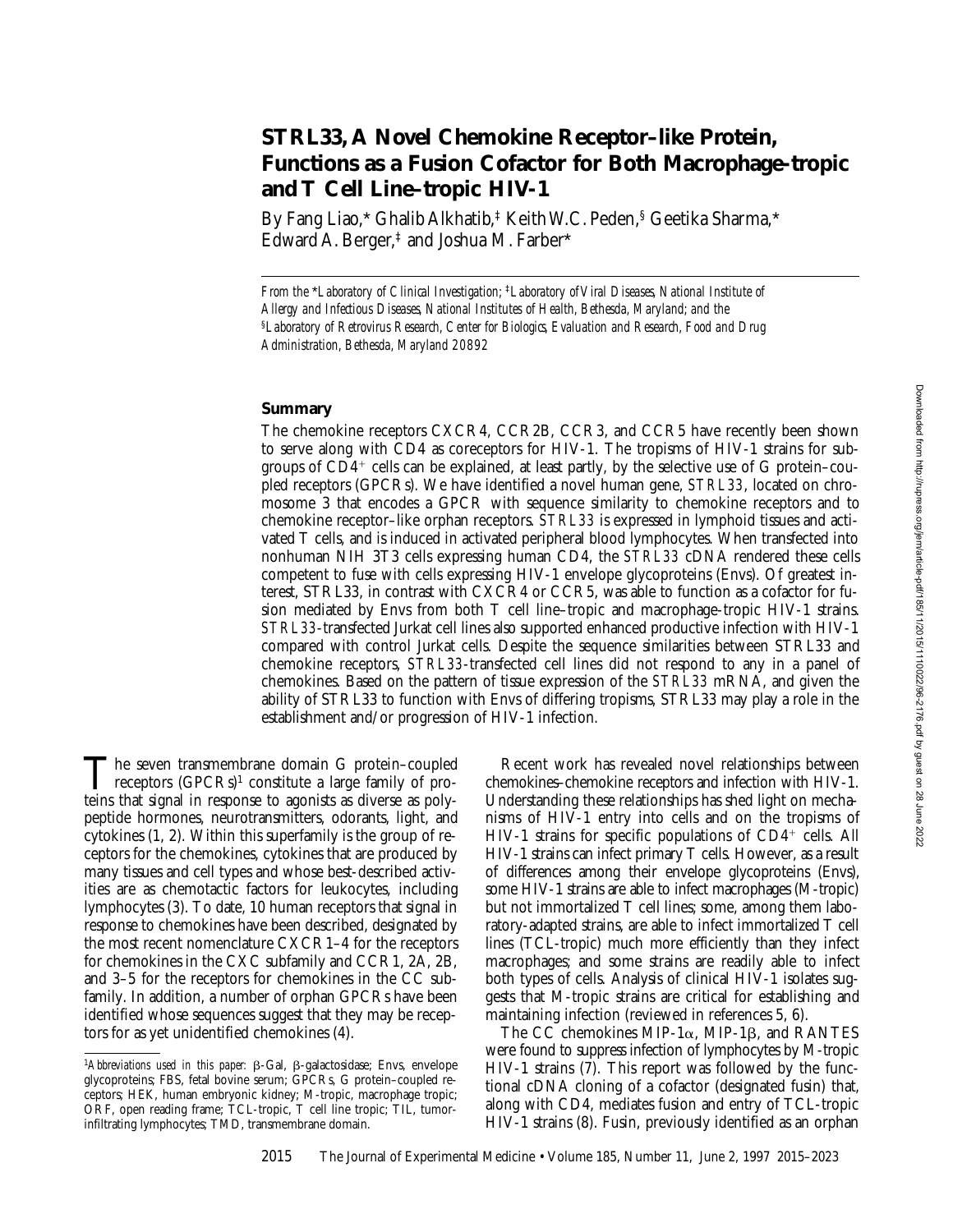GPCR, has recently been shown to be a receptor for the CXC chemokine SDF-1 and has been renamed CXCR4 (9, 10).

The discovery of the activity of CXCR4 was followed by the demonstration that chemokine receptor CCR5 can function as a cofactor with CD4 for cell fusion and/or viral entry and infection by M-tropic strains of HIV-1 (11–16). CCR5 has been demonstrated to play a critical role in the establishment of HIV-1 infection, because homozygosity for an allele encoding a fusion-defective CCR5, present in  $\sim$ 1% of the Caucasian population, is strongly associated with resistance to HIV-1 infection (17–20). Nonetheless, HIV-1 infection has been reported in an individual homozygous for the defective CCR5 gene (21), indicating that under some circumstances CCR5 is not essential for infection. Identifying the range of coreceptors that can be used by HIV-1 is important, particularly if therapies targeting specific coreceptors place the virus under selective pressure.

As part of studies on the roles of chemokines in lymphocyte biology, we designed experiments to identify novel chemokine receptors in human T cells. In this report, we describe the molecular cloning of a cDNA for *STRL33*, a gene encoding a GPCR related to known chemokine receptors that is expressed in lymphoid tissues and activated T cells, and is induced in activated PBL. We demonstrate that STRL33, in marked contrast with CXCR4 and CCR5, can function with CD4 as a cofactor for cell fusion mediated by Envs of both M-tropic and TCL-tropic strains of HIV-1 and we show that transfection with *STRL33* significantly enhances the ability of Jurkat cells to support productive infection with HIV-1. These data suggest that STRL33 may play a role in the establishment and/or the course of HIV-1 infection.

#### **Materials and Methods**

*Cell Culture.* Jurkat, SUP-T1, U937, human embryonic kidney (HEK) 293, HeLa, and NIH 3T3 cells were obtained from American Type Culture Collection (ATCC, Rockville, MD). CEM clone 12D7 was obtained from Dr. G. Poli (National Institute of Allergy and Infectious Diseases, National Institutes of Health). Tumor-infiltrating lymphocytes (TIL) R4, R8, F9, and B10, prepared from human melanomas, were obtained from Dr. J.R. Yannelli (National Cancer Institute). EBV414 is an EBVtransformed B lymphoblastoid cell line obtained from Dr. R. Siliciano (Johns Hopkins University). Jurkat, SUP-T1, CEM, U937, and EBV414 cells were grown in RPMI-1640 with 10% fetal bovine serum (FBS). Elutriated PBL and monocytes were obtained from a normal donor by the Department of Transfusion Medicine (National Institutes of Health), and PBL were purified further by banding on Ficoll–Paque. For activation,  $5 \times 10^6$  PBL/ml were cultured with 10  $\mu$ g/ml PHA-P and 1  $\mu$ M ionomycin for 3 d before harvesting for RNA. 293 cells were grown in MEM plus 10% horse serum. HeLa and NIH 3T3 cells were grown in DMEM with 10% FBS. TIL were grown in either RPMI-1640 with 10% FBS or in AIM-V (GIBCO BRL, Gaithersburg, MD), in each case supplemented with 500 U/ml IL-2, and the cells were stimulated periodically with 250 ng/ml PHA plus irradiated allogeneic PBMC.

*Cloning of STRL33 cDNAs.* Total RNA was prepared from the F9 TIL using TRIzol reagent (GIBCO BRL, Gaithersburg, MD), poly(A)<sup>+</sup>  $\overline{R}NA$  was selected using oligo(dT) cellulose (Collaborative Biomedical Products, Bedford, MA), and first-strand cDNA was synthesized using oligo(dT) primers and the Super-Script Preamplification System (GIBCO BRL) according to the instructions of the manufacturer. For amplification, primer pools were designed based on transmembrane domain (TMD) II and TMD VII amino acid sequences from the human sequences for IL-8RA, IL-8RB, CCR1, and CCR2 and the murine homologues of IL-8RB and CCR1 and were  $5'$ -GA(T/C)(C/T)TI(C/ T/G)TITT(T/C)(G/T/C)(C/T)I(T/C/A)TIACI(T/C)TICC, and 59-CCIA(T/C)(A/G)AAI(G/A)(C/T)(A/G)TAIA(T/A/G)IA(G/ A/T/C)IGG(A/G)TT, respectively. Amplifications were done with cDNA synthesized from 0.015  $\mu$ g of poly(A)<sup>+</sup> RNA, with 1.5  $\mu$ M of each primer pool in a 20  $\mu$ l reaction volume with Taq polymerase and reagents from Perkin Elmer (Norwalk, CT), according to the instructions of the manufacturer. PCR was done using 30 cycles of denaturation at  $94^{\circ}$ C for 0.5 min, annealing at 45 $\rm ^{o}C$  for 2 min, and chain extension at 72 $\rm ^{o}C$  for 1.5 min.

1  $\mu$ l from the first PCR was used in a second PCR done identically to the first and the products of the second reaction were separated on a 1.5% agarose gel from which fragments of the predicted size of  $\sim$ 670 bp were purified and inserted by blunt end ligation into the vector  $pNOTA/T7$  (5' 3' Prime, Inc., Boulder, CO). 88 ampicillin-resistant bacterial transformants were picked and, to eliminate known sequences, hybridizations were done with radiolabeled oligonucleotide probes for receptors *CCR1*, *CCR2*, *CCR3*, *CXCR4*, *BLR1*, *EBI1* and *STRL22.* Among the inserts in the nonhybridizing colonies was a novel sequence designated *STRL33.*

Using poly $(A)^+$  RNA from F9 TIL a  $\lambda$  ZAP Express (Stratagene, La Jolla, CA) cDNA library was prepared according to the instructions of the manufacturer.  $1.4 \times 10^6$  recombinant phages from the nonamplified library were screened using a radiolabeled *STRL33* probe. 10 positive phages were plaque-purified and the pBK-CMV (Stratagene, La Jolla, CA) plasmids containing *STRL33* inserts were recovered by in vivo excision according to the instructions of the manufacturer. Manual and/or automated dideoxy sequencing was done for the entire cDNA clone *STRL33.*1, the 5' nontranslated region of clone *STRL33.2*, the 5' nontranslated region and open reading frame (ORF) of clone *STRL33*.3, and portions of other cDNA clones, some of which were obtained using RT–PCR.

*Northern Blot Analysis.* Total RNA was prepared as above. DNAs used for probes were the following: *IL8RA*, *IL8RB*, *CCR3*, *EBI1*, and *BLR1* genomic fragments and *CCR2B* cDNA obtained from Dr. P. Murphy (National Institute of Allergy and Infectious Diseases); *STRL33*, *CCR1*, *CCR4*, *CCR5*, *CXCR4*, and *CMKBRL1* cDNAs that we isolated either from our  $\lambda$  library or by RT–PCR from TIL mRNA; and an *STRL22* genomic fragment isolated as described (22). Hybridizations to leukocyte RNA were performed as described with washes in  $0.1 \times$  SSC, 0.1% SDS at  $50^{\circ}$ C (23). Hybridizations with an oligonucleotide probe to 18S rRNA were as described (24). The blot of  $poly(A)^+$ RNA from human tissues was obtained from Clontech (Palo Alto, CA). Hybridizations were done according to the instructions of the manufacturer with washes as described above. Autoradiography/fluorography was done using an intensifying screen.

*Production and Analysis of STRL33-transfected Cell Lines.* An EcoRI– EarI fragment containing the complete *STRL33* ORF was isolated from the pBK-CMV/*STRL33*.1 plasmid and inserted into pCEP4 (Invitrogen, Carlsbad, CA) and pCIneo (Promega Corp.,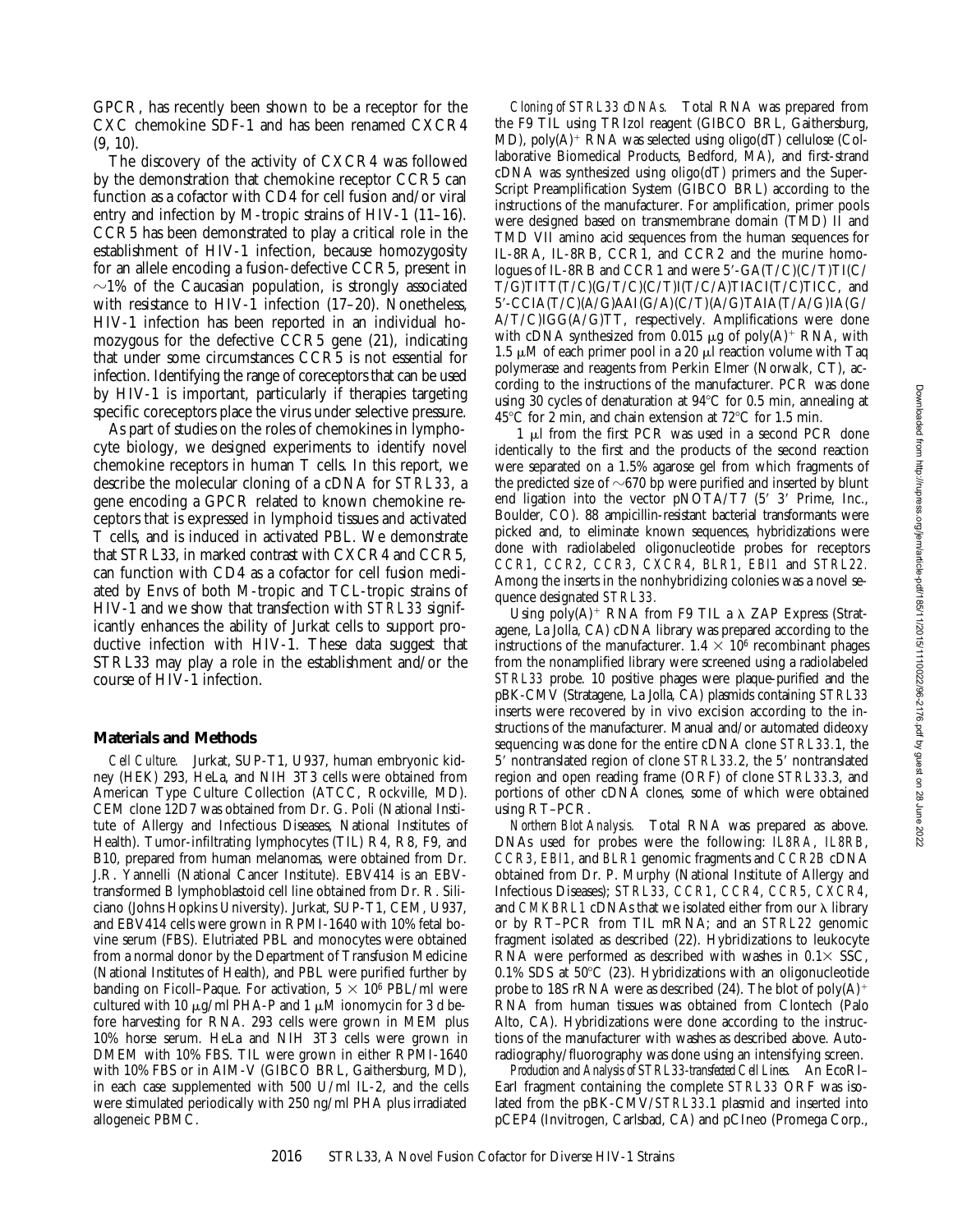Madison, WI). The pCIneo/*STRL33* DNA was transfected into HEK 293 cells by calcium phosphate precipitation (25) and the pCEP4/*STRL33* DNA and pCEP4 without a cDNA insert were transfected into Jurkat cells by electroporation (26). Selection was in 200 mg/ml hygromycin B (Sigma, St. Louis, MO) and 1 mg/ml G418 (GIBCO BRL, Gaithersburg, MD) for pCEP4-transfected cells and pCIneo-transfected cells, respectively. Individual colonies of resistant 293 cells were cloned and expanded and Jurkat lines were derived by limiting dilution after the electroporation. Lines expressing the highest levels of *STRL33* mRNA were used to test responses to chemokines using the fluorometric calcium flux assay as described (27), or for infection with HIV-1 as described below. Recombinant HuMig was obtained by infecting High Five cells of *Trichoplusia ni* (Invitrogen, Carlsbad, CA), as will be described elsewhere, and was purified by column chromatography as described (27). IP-10, MCP-1, MCP-2, MCP-3, RANTES, MIP-1 $\alpha$ , MIP-1 $\beta$ , platelet factor 4, IL-8, and lymphotactin were purchased from Pepro Tech (Rocky Hill, NJ). MCP-4 was a gift from Dr. A. Luster (Harvard University). I309 and SDF-1 were gifts from R&D Systems (Minneapolis, MN).

*Assays for Activity of STRL33 as a Fusion Cofactor.* Assays were done using a vaccinia-based *Escherichia coli lacZ* reporter gene assay for fusion between two cell populations, one expressing an HIV-1 Env and the other expressing CD4 (28). Vaccinia-mediated expression of GPCRs was achieved by transfection of  $7 \times 10^6$  NIH 3T3 cells using DOTAP lipofectin (Boehringer Mannheim, Indianapolis, IN) with 10  $\mu$ g of plasmids containing DNA encoding the GPCRs linked to the bacteriophage T7 promoter. The plasmid vectors were pCIneo (Promega Corp., Madison, WI) for STRL33 and pCDNA3 for CXCR4 (8) and CCR5 (11); as a negative control, pCIneo lacking an insert was used. After 4–5 h, the transfected cells were infected at 10 PFU/cell with recombinant vaccinia viruses vCB-3 encoding human CD4 (29) and vTF7-3 encoding T7 RNA polymerase (30). A separate population of HeLa cells was coinfected with vaccinia virus vCB-21R–LacZ containing *lacZ* encoding β-galactosidase (β-Gal), under control of a T7 promoter (31) and one of the following Env-encoding vaccinia viruses: vCB-41 encoding the LAV (NL4.3) Env (32), vCB-39 encoding the ADA Env (32), vCB-28 encoding the JR-FL Env (32), vCB-32 encoding the SF-162 Env (32), vCB-43 encoding the Ba-L Env (32), vSC60 encoding the IIIB Env (Chakrabarti, S., and B. Moss, personal communication), and vCB-16 encoding the nonfusogenic Unc Env (32). For experiments using the 89.6 Env, before infection with vCB-21R–LacZ, HeLa cells were transfected with 10  $\mu$ g of the pSC59 plasmid (Chakrabarti, S., and B. Moss, personal communication) containing DNA encoding the 89.6 Env (33), a gift of R. Collman (University of Pennsylvania School of Medicine). Infected cells were incubated overnight at 31°C. Duplicate samples of 10<sup>5</sup> NIH 3T3 target cells and 105 Env-expressing cells were mixed; after 2.5 h cells were lysed and  $\beta$ -Gal activity was measured as described (28).

*Infectivity Assay for HIV-1.* Virus stocks of HIV-1<sub>ELI1</sub> were prepared by transfection of 293 cells with molecular clone pELI1 (34), and the amount of virus was determined by RT activity (35).  $2 \times 10^6$  cells of the Jurkat cell lines were infected with the amount of virus corresponding to  $10<sup>5</sup>$  cpm of RT activity as described (35). Virus production was measured by the appearance of RT activity in the medium.

### **Results and Discussion**

To identify novel chemokine receptors expressed in T cells, we used RT–PCR with  $poly(A)^+$  RNA prepared from

TIL line F9 and pools of degenerate primers based on conserved sequences in the TMDs of known chemokine receptors. We isolated a sequence encoding a novel GPCR, designated STRL33, for seven TMD receptors from lymphocytes clone 33. Southern blot analysis of human genomic DNA digested with BamHI, HindIII, and PstI revealed a single *STRL33* gene, and using *STRL33*-specific primers and DNA prepared from a panel of human–hamster hybrid cell lines, *STRL33* was localized to chromosome 3 (data not shown). This raises the possibility that *STRL33* is in the cluster of genes for chemokine receptors CCR1, 2, 3, and 5 at 3p21, although the CCR proteins show  $>50\%$  amino acid identity among themselves, demonstrating significantly closer relationships than what is seen in comparisons with STRL33 (see below).

Screening of a nonamplified  $\lambda$  cDNA library prepared from F9 TIL revealed an abundance for *STRL33* mRNA of  $\sim$ 0.01%. 10 cDNA clones were isolated and by restriction enzyme digestion, three size classes were identified. Representative cDNAs from each class, *STRL33*.1, *STRL33*.2, and *STRL33*.3, respectively, were evaluated in more detail by restriction analysis and partial sequencing, revealing that size differences among the clones were due to 5' nontranslated regions that differed not only in length but in their sequences. The complete sequence of *STRL33*.1, the sequence of the 5' nontranslated region of *STRL33.2*, and the sequence of the 5' nontranslated region and ORF of *STRL33*.3 have been submitted to GenBank with accession numbers U73529, U73530, and U73531, respectively. *STRL33*.1 contained 1,897 nucleotides, excluding the poly(A) tail, with an ORF encoding a predicted protein of 342 amino acids (Fig. 1). The predicted initiator codon was in a favorable context for initiation (36) and could be assigned unambiguously because, with the reading frame fixed by comparison with other GPCRs, it was the first ATG after an in-frame stop codon in cDNA *STRL33*.3, and it was also the first in-frame ATG in cDNAs *STRL33*.1 and *STRL33*.2. As noted above, ORF sequence was also determined from cDNAs other than *STRL33*.1, and the sequence of the entire *STRL33*.1 ORF was confirmed in independent clones. However, differences were noted between the ORFs of *STRL33*.1 and *STRL33*.3 at two positions: a second position change in the 25th codon of *STRL33*.3  $(GAC \rightarrow GCC)$ , replacing D25 with A, and a silent third position change in the 103rd codon of *STRL33*.3 . The silent change in the 103rd codon of *STRL33*.3 was present in a second independent clone, whereas the 25th codon change has not been independently verified. We presume that at least the silent change represents a true polymorphism in the F9 TIL. The 5' nontranslated regions of *STRL33.1*, *STRL33*.2, and *STRL33*.3 were 30, 135, and 1,462 nucleotides, respectively, and sequence comparisons revealed that differences among these regions were due, at least in part, to alternative splicing (data not shown). Not surprisingly, the long additional 5' nontranslated sequence of *STRL33*.3 contained many ATG sequences (but no significant ORFs), suggesting that the *STRL33*.3 mRNA may not be translated efficiently, and although we could detect a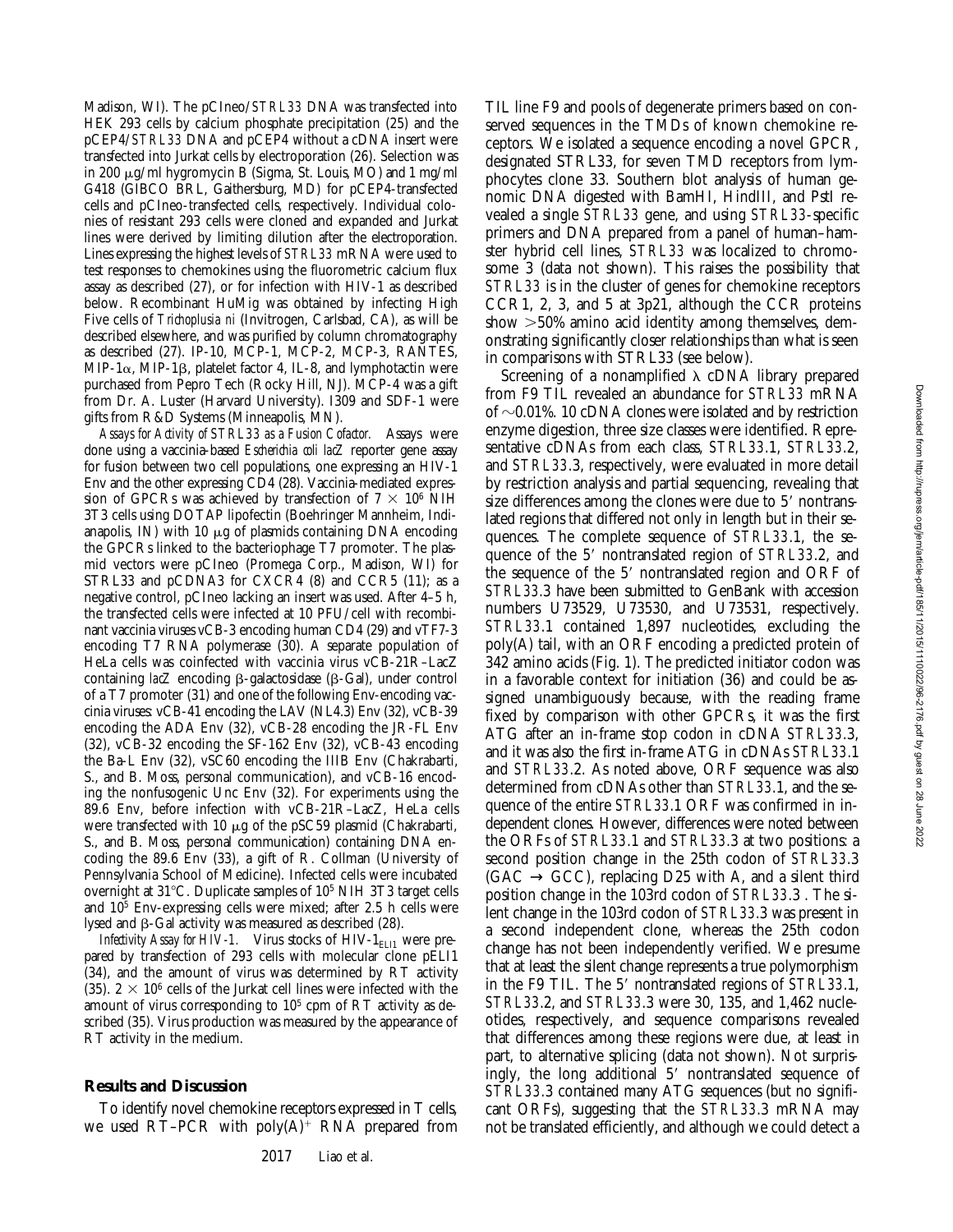

**Figure 1.** Alignment of the STRL33 predicted amino acid sequence with the selected GPCRs STRL22, GPR-9-6, EBI1, IL-8RB, CXCR4, CCR3, CCR5, and IL-8RA. Numbers at the right indicate the positions of the residues at the end of each line of sequence. Solid backgrounds highlight matches between STRL33 and the other receptors. Dots indicate gaps introduced for optimal alignments. Putative TMDs I–VII are indicated by bars. The alignments were generated using the PileUp program of the Wisconsin Sequence Analysis Package of Genetics Computer Group (Madison, WI).

*STRL33*.3-specific mRNA by Northern blot analysis (see below), the *STRL33*.3 cDNA may be derived from an incompletely processed mRNA. Extensive processing, yielding mRNAs with alternative 5' exons, is well documented among the chemoattractant receptors (2), and incomplete processing of mRNAs in lymphocytes has been suggested as a possible mechanism for the regulation of translation (37).

Comparison of STRL33 with sequences in the GenBank database as of March 30, 1997, using BLAST (38) revealed no identical sequences but greatest similarity to orphan GPCRs and related chemokine receptors. Matches were found between sequences in the 3' nontranslated region of *STRL33* and several sequences in the EST database for which no significant homologies had been identified. Alignments between STRL33 and selected related sequences is shown in Fig. 1. Percent identities between STRL33 and orphan receptors STRL22 (22), GPR-9-6 (GenBank accession number U45982), and EBI1 (39) are 37, 32, and 32%, respectively, and between STRL33 and chemokine receptors IL-8RB (CXCR2), CXCR4, CCR3, CCR5, and IL-8RA (CXCR1) are 30, 30, 30, 29, and 28%, respectively. *STRL22* is an orphan receptor gene that, like *STRL33*, was isolated from the F9 TIL (22).

Fig. 1 shows that similarities among the receptors are

greatest in the TMDs, as is typical of GPCRs. Like other GPCRs, STRL33 includes a site for N-linked glycosylation in the  $NH<sub>2</sub>$ -terminal domain (N16), cysteines in extracellular loops one and two (C102 and C180), and multiple serines in the COOH terminal domain (1). While there is no signature sequence motif for the chemokine receptors, the STRL33 sequence does contain some features characteristic of chemokine receptors, including an acidic  $NH_{2-}$ terminal domain with paired acidic residues (E8 and D9, E21 and E22) (2), a short basic third intracellular loop, an alanine in place of the proline that is conserved in nonchemokine receptor GPCRs in the second intracellular loop (A134), a paired cysteine and tyrosine in TMD V (C210 and Y211), and a cysteine in TMD VII (C282). In contrast, some residues typical for chemokine receptors are absent from STRL33, including cysteine residues in the NH2-terminal domain and in the third extracellular loop. Multiple sequence alignment (PileUp, Genetics Computer Group, Madison, WI) places STRL33 in a group of orphan receptors, including STRL22, GPR-9-6, and EBI1, separate from the groupings of the CXCRs on one hand and the CCRs on the other (data not shown).

We analyzed RNA expression by Northern blot of total RNA for *STRL33* and other related receptors in leukocyte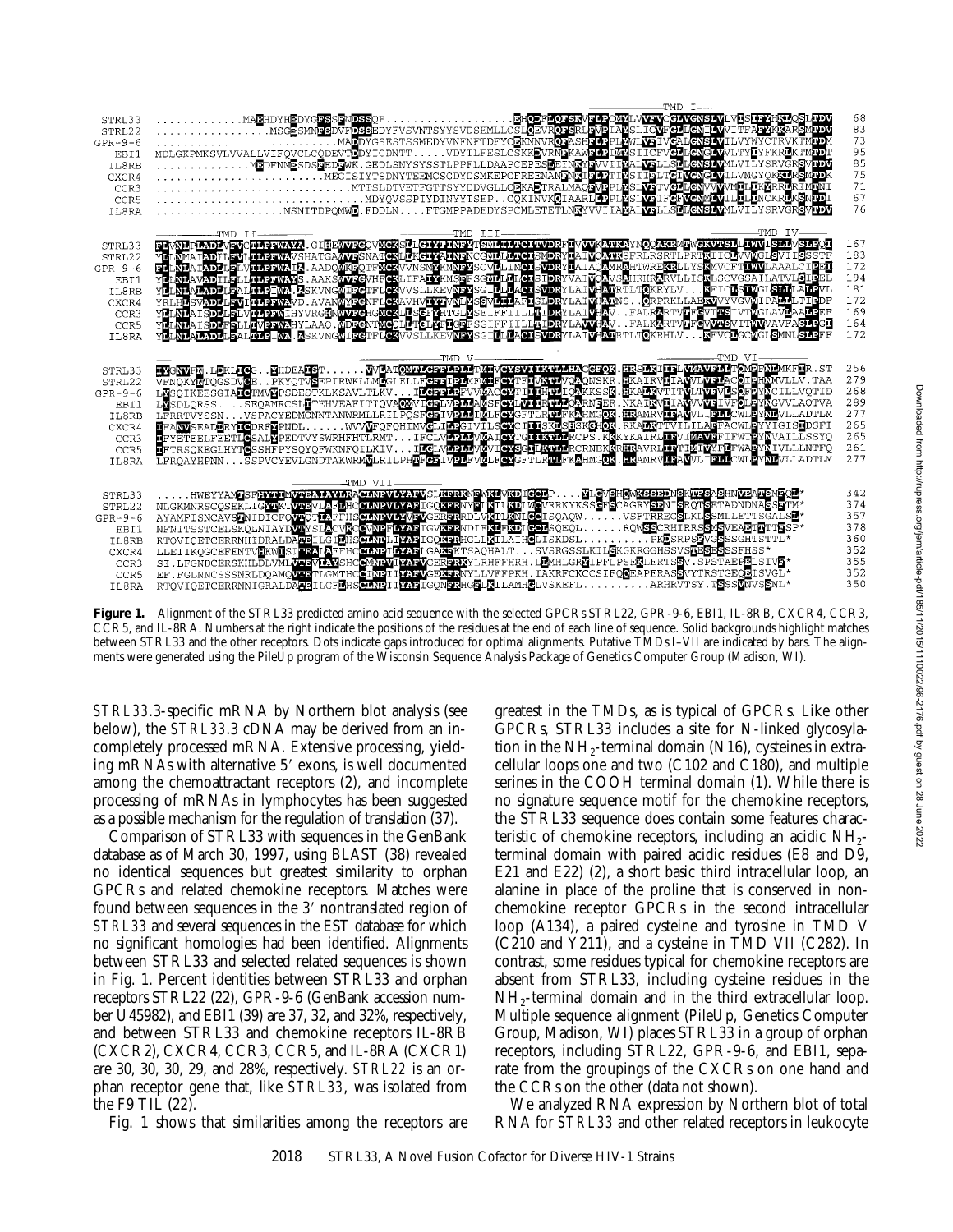



populations and lines and in human tissues. As shown in Fig. 2 *A*, the *STRL33* cDNA probe hybridized to a broad band at  $\sim$ 2 kb that was prominent in both CD4<sup>+</sup> (R4, F9, and B10) and  $CD8<sup>+</sup>$  (R8) TIL with low level signal in PBL but not in other cells tested, including immortalized  $CD4$ <sup>+</sup> T cell lines. Using a probe from the 5' nontranslated sequences specific for the *STRL33*.3 mRNA, we also detected a band at  $\sim$ 3.6 kb in the F9 and B10 TIL after long exposure, not shown in Fig. 2 *A*. Fig. 2 *B* demonstrates that in vitro activation of PBL induces expression of *STRL33* to levels comparable to that seen in the TIL.

Fig. 2 *A* shows significant differences in expression of various chemokine receptor and orphan receptor genes among the leukocytes. Of particular interest is the demonstration of heterogeneity of receptor gene expression among T cell preparations. In general, receptor gene expression is higher among the TIL than in T cell lines or freshly isolated PBL, although even among the TIL there are significant differences. For example, the  $CD4^+$  F9 TIL show a significant signal for CCR3. This is noteworthy, because although CCR3 can serve in vitro as a coreceptor for HIV-1 (13), speculation on a role for CCR3 in systemic HIV-1 infection has been constrained by the assumption that

among leukocytes CCR3 expression is limited to eosinophils.

Fig. 3 shows the expression of the *STRL33* gene in selected human tissues. There is an mRNA species of  $\sim 2.1$ kb prominently expressed in lymphoid tissue; a species of  $\sim$ 2.5 kb in placenta; low abundance species of 2.1-2.4 kb expressed in pancreas, liver, lung, and heart; and low abundance larger species in a variety of tissues. The conspicuous expression of the *STRL33* gene in T cells, activated PBL, and lymphoid tissues is consistent with the presumption that *STRL33* is a chemokine receptor.

HEK 293 cells were transfected with an expression vector containing the *STRL33*.1 ORF, and cell lines were derived as described in Materials and Methods. Cell lines expressing the highest levels of *STRL33* RNA were tested in a fluorometric calcium flux assay for responses to chemokines. The *STRL33*-transfected cells were tested with platelet factor 4, IL-8, IP-10, HuMig, SDF-1, MIP-1 $\alpha$ , MIP-1 $\beta$ , RANTES, MCP-1, MCP-2, MCP-3, MCP-4, I309, and lymphotactin, and no responses were found.

The demonstrations that receptors for both CXC and CC chemokines can function as cofactors for HIV-1 entry into cells led us to test STRL33 in an assay designed to de-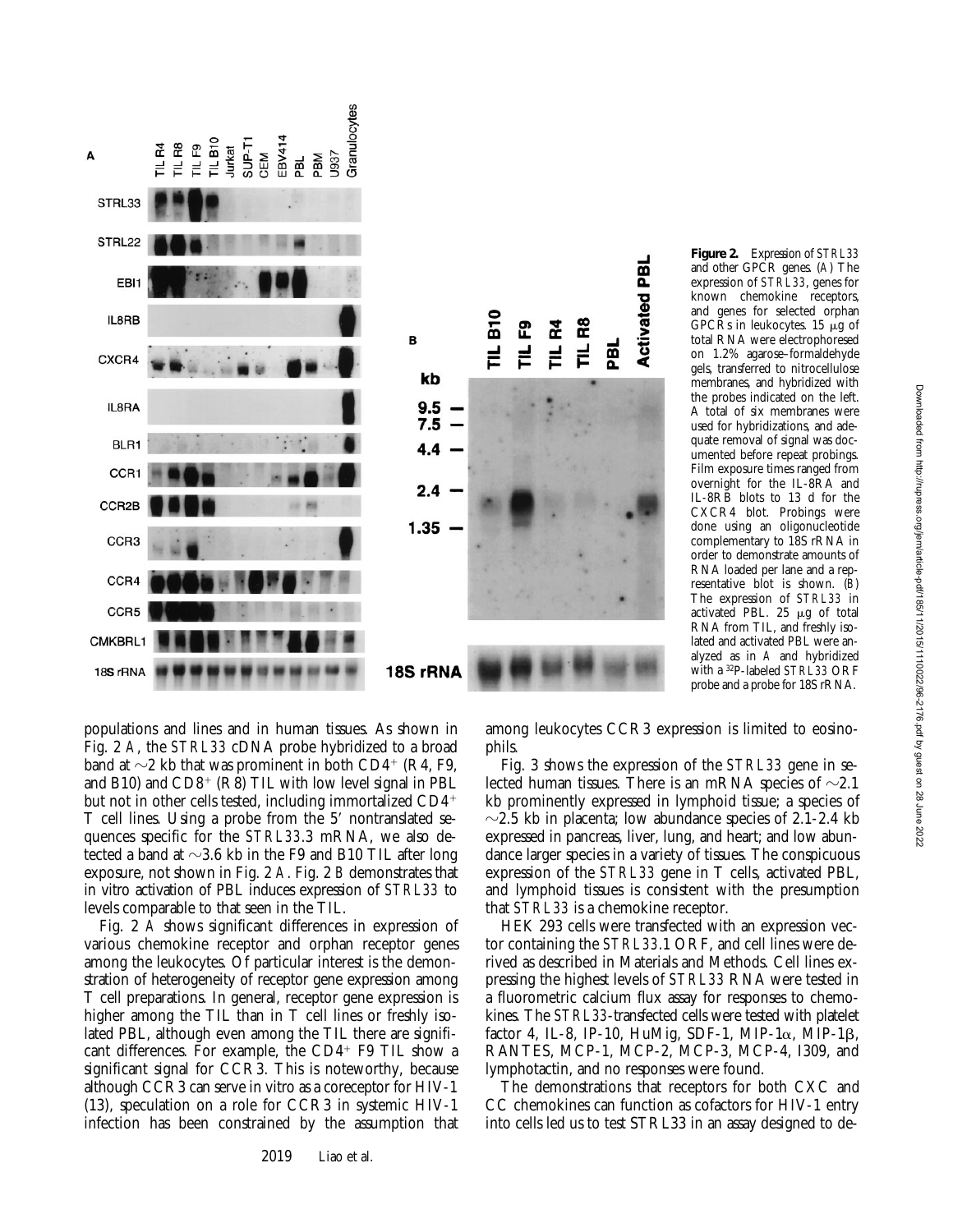

**Figure 3.** The expression of *STRL33* in human tissues. Blots were prepared by the supplier (Clontech, Palo Alto, CA) from 1.2% agarose–formaldehyde gels containing  $\sim$ 2 µg poly(A)<sup>+</sup> RNA per lane. Hybridizations were done using a 32P-labeled *STRL33* ORF probe and blots were

tect fusion between two cell populations: NIH 3T3 cells expressing T7 RNA polymerase, human CD4, and either STRL33 or CXCR4 or CCR5 , and HeLa cells expressing Envs from HIV-1 isolates with differing tropisms. Fusion between the two cell populations resulted in expression of  $\beta$ -Gal. As a negative control, we used the Unc Env, a mutant protein that cannot mediate fusion due to a deletion of the gp120/gp41 cleavage site.

The results of the fusion assays are shown in Fig. 4. In Fig. 4 *A*, NIH 3T3 cells expressing CD4 plus CXCR4 fused well with cells expressing Envs from TCL-tropic LAV (NL4.3) and IIIB, whereas with Envs from the M-tropic strains only weak (ADA) or negligible (SF162, Ba-L, and JR-FL) fusion was observed. Cells expressing CD4 plus CCR5 showed the opposite specificity: they fused well

washed according to the instructions of the manufacturer. The blot prepared from lymphoid tissue (*left*) was exposed for 2 d, and the blot from other selected tissues (*right*) was exposed for 8 d.



B 40 89.6 **B-galactosidase activity** 30 (OD<sub>570</sub> x 1000/min) 20 10 STRL33 CXCR4 CCR5

**Figure 4.** Activity of STRL33 as a fusion cofactor. (*A*) NIH 3T3 cells were transfected with DNAs encoding CXCR4 or CCR5 or STRL33, and infected with vaccinia recombinants encoding CD4 and T7 RNA polymerase. HeLa cells were infected with a vaccinia recombinant containing *lacZ* under control of a T7 promoter and infected separately with vaccinia recombinants encoding the indicated Envs. Unc is a mutant Env that cannot be cleaved to gp120 and gp41 and cannot mediate fusion. Cell fusion was quantified by measuring  $\beta$ -Gal activity. NIH 3T3 cells transfected with the *STRL33* cDNA but not infected with virus vCB-3 encoding CD4 did not fuse with cells expressing any of the Envs (data not shown). Results of one experiment are shown. STRL33 also mediated fusion with cells expressing both TCL-tropic and M-tropic Envs in four additional experiments. (*B*) Cell fusion experiment done as in *A*, except that here the DNA encoding the Env, 89.6, was introduced into HeLa cells by transfection of plasmid DNA, resulting in lower levels of fusion overall as compared with *A*. The value obtained for Unc has been subtracted from each of the values obtained using the 89.6 Env. Results are shown from one experiment. Similar activity for STRL33 was found in another experiment using the 89.6 Env.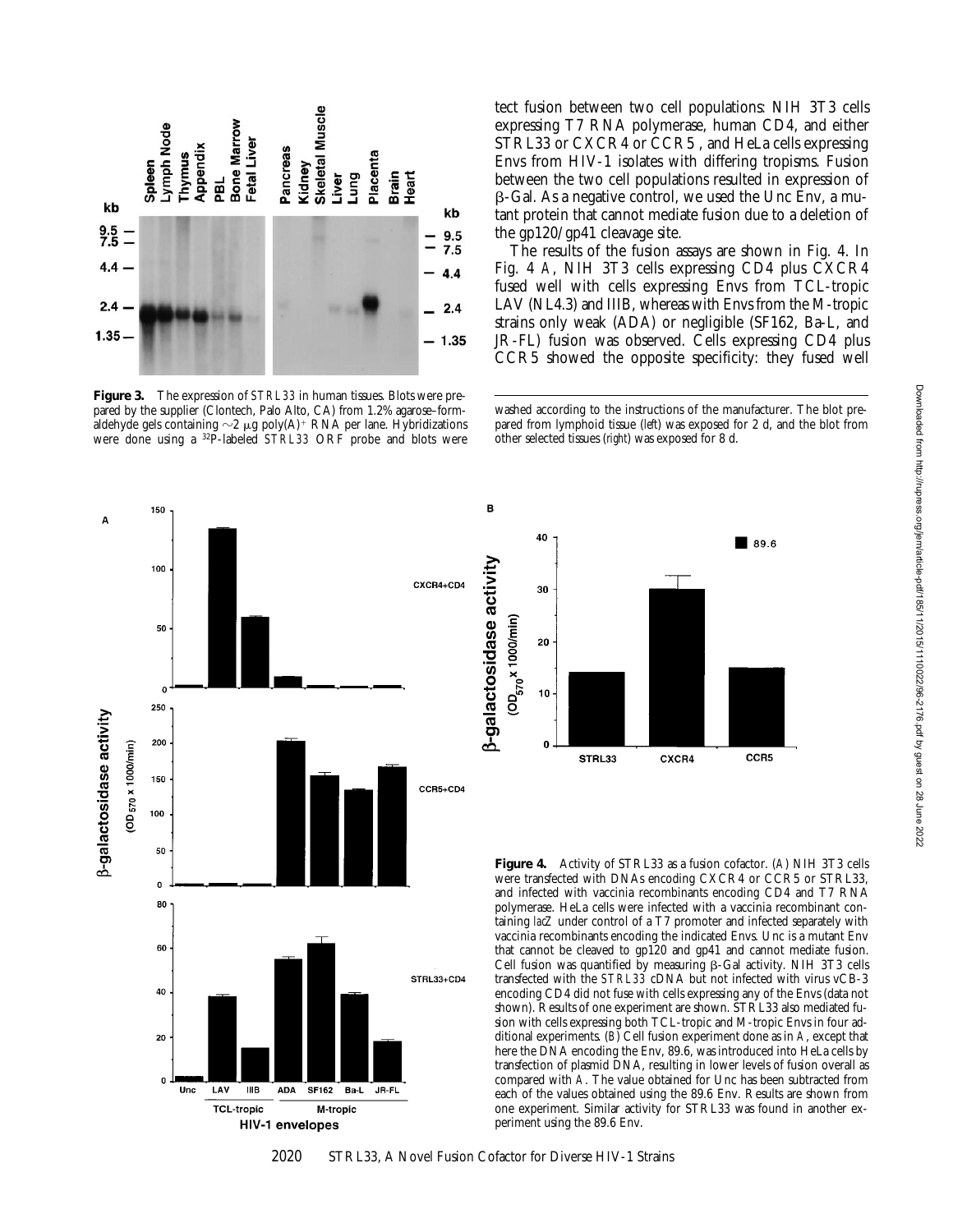

**Figure 5.** HIV-1 infection of *STRL33*-transfected Jurkat cells.  $2 \times 10^6$ cells were infected with HIV- $1_{\text{ELI1}}$  corresponding to  $10^5$  cpm of RT activity. Samples were taken every 2 d for determining RT activity from cultures of the control-transfected Jurkat cell line JC0.1 ( $\blacksquare$ ) and from cultures of the *STRL33.1*-transfected Jurkat cell line JC3.9 ( $\triangle$ ).

with cells expressing the Envs from the M-tropic strains ADA, SF162, Ba-L, and JR-FL and not the Envs from TCL-tropic LAV (NL4.3) and IIIB. These results are consistent with previous reports (8, 11–15).

In contrast with the restricted specificities of CXCR4 and CCR5, STRL33 functioned with CD4 as a fusion cofactor for cells expressing Envs from both TCL-tropic and M-tropic strains. Additionally, as shown in Fig. 4 *B*, STRL33, like CXCR4 and CCR5, mediated fusion with the dualtropic Env 89.6. Negligible  $\beta$ -Gal activity, equivalent to levels seen using the Unc Env, was detected in fusion assays using CD4-expressing NIH 3T3 cells transfected with a control vector lacking the *STRL33* cDNA insert, or in assays using NIH 3T3 cells transfected with the *STRL33* cDNA but not expressing CD4 (data not shown).

We tested the ability of STRL33 to support productive infection with HIV-1. We transfected Jurkat cells, which express CD4 and CXCR4, but not other known HIV-1 coreceptors, with vector containing the *STRL33*.1 cDNA, or with vector control, and cell lines were derived under selection by limiting dilution. We infected the *STRL33* transfected and control cells with HIV-1 $_{\text{ELI1}}$ , a molecularly cloned isolate with properties of a primary virus (34, 40, 41). HIV- $1_{\text{EL11}}$  has been shown to grow poorly in Jurkat cells (34) and CXCR4 does not function efficiently as a coreceptor for the HIV- $1_{\text{ELI1}}$  Env (13). As shown in Fig. 5, the *STRL33*-transfected cells supported productive infection with HIV- $1_{ELI}$  under conditions where control transfected cells yielded no detectable virus. Although in experiments using higher innocula of virus,  $HIV-1<sub>ELI1</sub>$ , as reported (34), could infect cultures of control Jurkat cells, the activity of *STRL33* was also clear in these experiments, because HIV- $1<sub>ELI1</sub>$  production by the control cultures lagged significantly behind HIV-1<sub>ELI1</sub> production in cultures of *STRL33*-transfected cells (data not shown). Enhanced infection with  $HIV-1<sub>ELI1</sub>$  in *STRL33*-transfected Jurkat cells was demonstrated in four experiments using a total of three independent *STRL33*-transfected cell lines.

The identification of *STRL33* adds to the recent discoveries on the roles of chemokine receptors in the pathobiology of HIV-1 infection. STRL33 is a novel GPCR that can function with CD4 to mediate fusion with cells bearing HIV-1 Envs from laboratory-adapted TCL-tropic, M-tropic, and dual-tropic strains. In this regard, STRL33 can mediate fusion with a wider range of Envs than can the major cofactors CXCR4 and CCR5. Recent literature has supported the strong correlation between assays for Env/coreceptor–mediated fusion and infection (8, 11–16), and we have demonstrated that STRL33 can significantly enhance the ability of HIV-1 to infect cells. While the role of STRL33 in the biology of viral infection is unknown, the *STRL33* gene is expressed in cells and tissues that are among the natural targets for HIV-1. Further work will determine whether STRL33 represents an important host component in the transmission of HIV-1 and the progression of AIDS.

Thanks are due to J. Yannelli, P. Murphy, S. Ahuja, C. Combadière, Y. Chang, R. Siliciano, and M. Tsang for reagents and/or helpful discussions.

Address correspondence to Joshua M. Farber, Building 10, Room 11N-228, National Institutes of Health, 9000 Rockville Pike, Bethesda, Maryland 20892.

*Received for publication 16 December 1996 and in revised form 9 April 1997.*

#### **References**

- 1. Savarese, T.M., and C.M. Fraser. 1992. *In vitro* mutagenesis and the search for structure–function relationships among G protein–coupled receptors. *Biochem. J.* 283:1–19.
- 2. Murphy, P. 1994. The molecular biology of leukocyte chemoattractant receptors. *Annu. Rev. Immunol.* 12:593–633.
- 3. Schall, T.J., and K. Bacon. 1994. Chemokines, leukocyte trafficking and inflammation. *Curr. Opin. Immunol.* 6:865–873.
- 4. Raport, C.J., V.L. Schweickart, D. Chantry, R.L.J. Eddy, T. Shows, R. Godiska, and P.W. Gray. 1996. New members of the chemokine receptor gene family. *J. Leuk. Biol.* 59:18–23.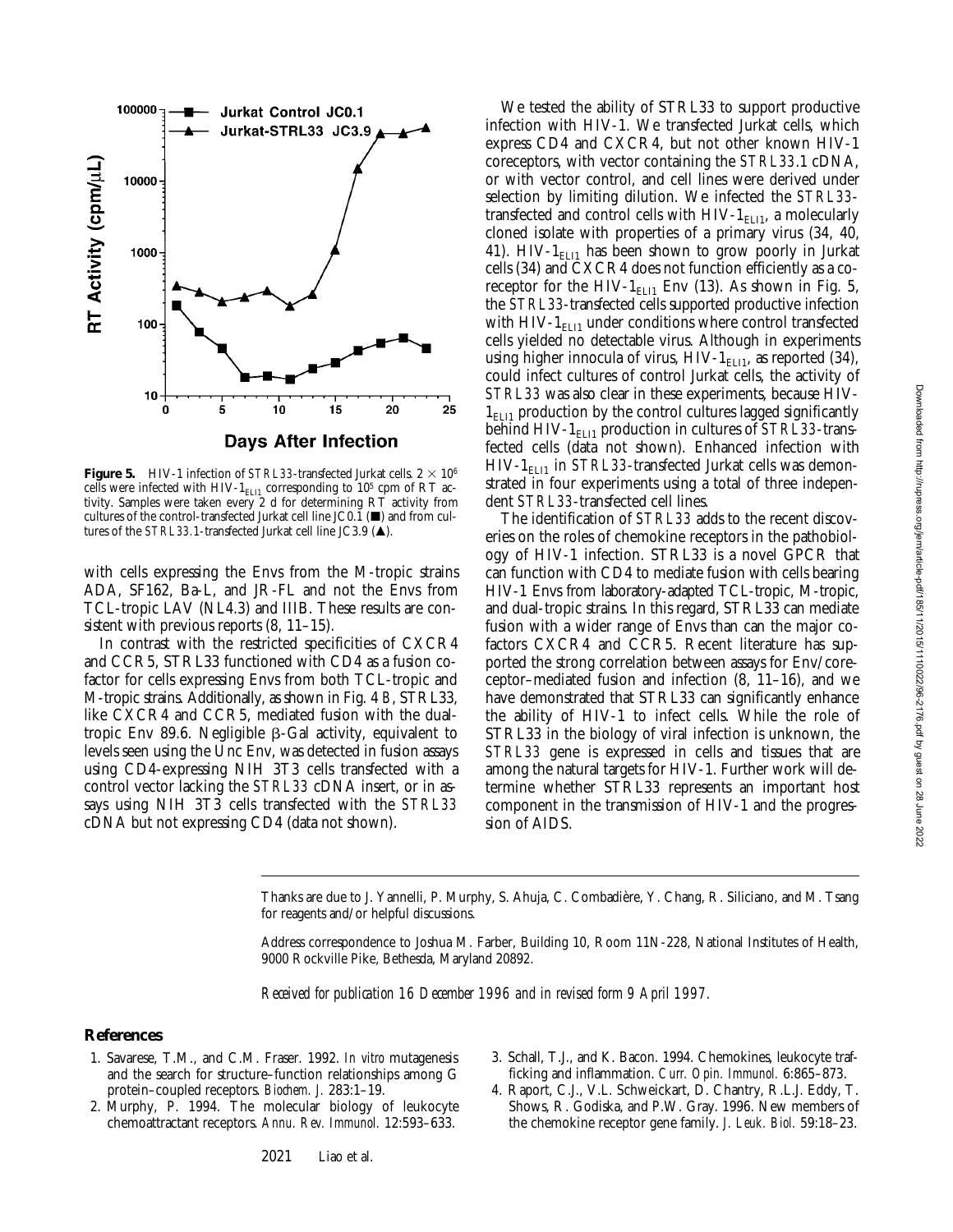- 5. Miedema, F., C. Meyaard, M. Koot, M.R. Klein, M.T. Roos, M. Groenink, R.A. Fouchier, and A. Van't Wout. 1994. Changing virus–host interactions in the course of HIV-1 infection. *Immunol. Rev.* 140:35–72.
- 6. Goudsmit, J. 1995. The role of viral diversity in HIV pathogenesis. *J. Acquired Immune Defic. Syndr. Hum. Retrovirol*. 10: S15–S19.
- 7. Cocchi, F., A.L. DeVico, A. Garzino-Demo, S.K. Arya, R.C. Gallo, and P. Lusso. 1995. Identification of RANTES, MIP-1 $\alpha$ , and MIP-1 $\beta$  as the major HIV-suppressive factors produced by CD8+ T cells. *Science (Wash. DC).* 270:1811-1815.
- 8. Feng, Y., C.C. Broder, P.E. Kennedy, and E.A. Berger. 1996. HIV-1 entry cofactor: functional cDNA cloning of a seven-transmembrane, G-protein–coupled receptor. *Science (Wash. DC).* 272:872–877.
- 9. Bleul, C.C., M. Farzan, H. Choe, C. Parolin, I. Clark-Lewis, J. Sodroski, and T.A. Springer. 1996. The lymphocyte chemoattractant SDF-1 is a ligand for LESTER/fusin and blocks HIV-1 entry. *Nature (Lond.).* 382:829–833.
- 10. Oberlin, E., A. Amara, F. Bachelerie, C. Bessia, J.-L. Virelizier, F. Arenzana-Seisdedos, O. Schwartz, J.-M. Heard, I. Clark-Lewis, D.F. Legler et al. 1996. The CXC chemokine SDF-1 is the ligand for LESTR/fusin and prevents infection by T-cell-line–adapted HIV-1. *Nature (Lond.).* 382:833–835.
- 11. Alkhatib, G., C. Combadiere, C.C. Broder, Y. Feng, P.E. Kennedy, P.M. Murphy, and E.A. Berger. 1996. CC CKR5: A RANTES, MIP-1 $\alpha$ , MIP-1 $\beta$  receptor as a fusion cofactor for macrophage-tropic HIV-1. *Science (Wash. DC).* 272: 1955–1958.
- 12. Deng, H., R. Liu, W. Ellmeier, S. Choe, D. Unutmaz, M. Burkhart, P. Di Marzio, S. Marmon, R.E. Sutton, C.M. Hill et al. 1996. Identification of a major co-receptor for primary isolates of HIV-1. *Nature (Lond.).* 381:661–666.
- 13. Choe, H., M. Farzan, Y. Sun, N. Sullivan, B. Rollins, P.D. Ponath, L. Wu, C.R. Mackay, G. LaRosa, W. Newman et al. 1996. The  $\beta$ -chemokine receptors CCR3 and CCR5 facilitate infection by primary HIV-1 isolates. *Cell.* 85:1135– 1148.
- 14. Doranz, B.J., J. Rucker, Y. Yi, R.J. Smyth, M. Samson, S.C. Peiper, M. Parmentier, R.G. Collman, and R.W. Doms. 1996. A dual-tropic primary HIV-1 isolate that uses fusin and the  $\beta$ -chemokine receptors CKR-5, CKR-3, and CKR-2b as fusion cofactors. *Cell.* 85:1149–1158.
- 15. Dragic, T., V. Litwin, G.P. Allaway, S.R. Martin, Y. Huang, K.A. Nagashima, C. Cayanan, P.J. Maddon, R.A. Koup, J.P. Moore, and W.A. Paxton. 1996. HIV-1 entry into  $CD4^+$  cells is mediated by the chemokine receptor CC-CKR-5. *Nature (Lond.).* 381:667–673.
- 16. Simmons, G., D. Wilkinson, J.D. Reeves, M.T. Dittmar, S. Beddews, J. Weber, G. Carnegie, U. Desselberger, P.W. Gray, R.A. Weiss, and P.R. Calpham. 1996. Primary, syncytium-inducing human immunodeficiency virus type I isolates are dual-tropic and most can use either Lestr or CCR-5 as co-receptors for virus entry. *J. Virol.* 70:8355–8360.
- 17. Samson, M., F. Libert, B.J. Doranz, J. Rucker, C. Liesnard, C.-M. Farber, S. Saragosti, C. Lapoumeroulie, J. Cognaux, C. Forceille et al. 1996. Resistance to HIV-1 infection in caucasian individuals bearing mutant alleles of the CCR-5 chemokine receptor gene. *Nature (Lond.).* 382:722–725.
- 18. Liu, R., W.A. Paxton, S. Choe, D. Ceradini, S.R. Martin, R. Horuts, M.E. MacDonald, H. Stahlmann, R.A. Koup, and N.R. Candau. 1996. Homozygous defect in HIV-1

coreceptor accounts for resistance of some multiply-exposed individuals to HIV-1 infection. *Cell.* 86:367–377.

- 19. Dean, M., M. Carrington, C. Winkler, G.A. Huttley, M.W. Smith, R. Allikmets, J.J. Goedert S.P. Buchbinder, E. Vittinghoff, E. Gomperts et al. 1996. Genetic restriction of HIV-1 infection and progression to AIDS by a deletion allele of the CKR5 structural gene. *Science (Wash. DC).* 273:1856– 1862.
- 20. Zimmerman, P.A., A. Buckler-White, G. Alkhatib, T. Spalding, J. Kubofcik, C. Combadiere, D. Weissman, O. Cohen, A. Rubbert, G. Lam et al. 1996. Inherited resistance to HIV-1 conferred by an inactivating mutation in CC chemokine receptor 5: studies in populations with contrasting clinical phenotypes, defined racial background and quantified risk. *Mol. Med.* 3:23–36.
- 21. Biti, R., R. French, J. Young, B. Bennetts, and G.S. Stewart. 1997. HIV-1 infection in an individual homozygous for the CCR5 deletion allele. *Nature Med.* 3:252–253.
- 22. Liao, F., H.-H. Lee, and J.M. Farber. 1997. Cloning of STRL22, a new human gene encoding a G protein–coupled receptor related to chemokine receptors and located on chromosome 6q27. *Genomics.* 40:175–180.
- 23. Vanguri, P., and J. Farber. 1990. Identification of CRG-2: an interferon-inducible mRNA predicted to encode a murine monokine. *J. Biol. Chem.* 265:15049–15057.
- 24. Amichay, D., R.T. Gazzinelli, G. Karupiah, T.R. Moench, A. Sher, and J.M. Farber. 1996. The gene for chemokines MuMig amd Crg-2 are induced in protozoan and viral infections in response to IFN- $\gamma$  with patterns of tissue expression that suggest nonredundant roles *in vivo. J. Immunol.* 157: 4511–4520.
- 25. Kingston, R.E. 1996. Transfection of DNA into eukaryotic cells. *Curr. Prot. Mol. Biol.* 9:11–19.
- 26. Memon, S.A., D. Petrak, M.B. Moreno, and C.M. Zacharchuk. 1995. A simple assay for examining the effect of transiently expressed genes on programmed cell death. *J. Immunol. Meth.* 180:15–24.
- 27. Liao, F., R.L. Rabin, J.R. Yannelli, L.G. Koniaris, P. Vanguri, and J.M. Farber. 1995. Human Mig chemokine: biochemical and functional characterization. *J. Exp. Med.* 182: 1301–1314.
- 28. Nussbaum, O., C.C. Broder, and E.A. Berger. 1994. Fusogenic mechanisms of enveloped-virus glycoproteins analyzed by a novel recombinant vaccinia virus–based assay quantitating cell fusion–dependent reporter gene activation. *J. Virol.* 68:5411–5422.
- 29. Broder, C.C., D.S. Dimitrov, R. Blumenthal, and E.A. Berger. 1993. The block to HIV-1 envelope glycoproteinmediated membrane fusion in animal cells expressing human CD4 can be overcome by a human cell component(s). *Virology.* 193:483–491.
- 30. Fuerst, T.R., E.G. Niles, F.W. Studier, and B. Moss. 1986. Eukaryotic transient-expression system based on recombinant vaccinia virus that synthesized bacteriophage T7 RNA polymerase. *Proc. Natl. Acad. Sci. USA.* 83:8122–8126.
- 31. Alkhatib, G., C.C. Broder, and E.A. Berger. 1996. Cell type– specific cofactors determine human immunodeficiency virus type 1 tropism for T-cell lines versus primary macrophages. *J. Virol.* 70:5478–5494.
- 32. Broder, C.C., and E.A. Berger. 1995. Fusogenic selectivity of the envelope glycoprotein is a major determinant of human immunodeficiency virus type 1 tropism for  $CD4+$  T-cell lines vs. primary macrophages. *Proc. Natl. Acad. Sci. USA.* 92: